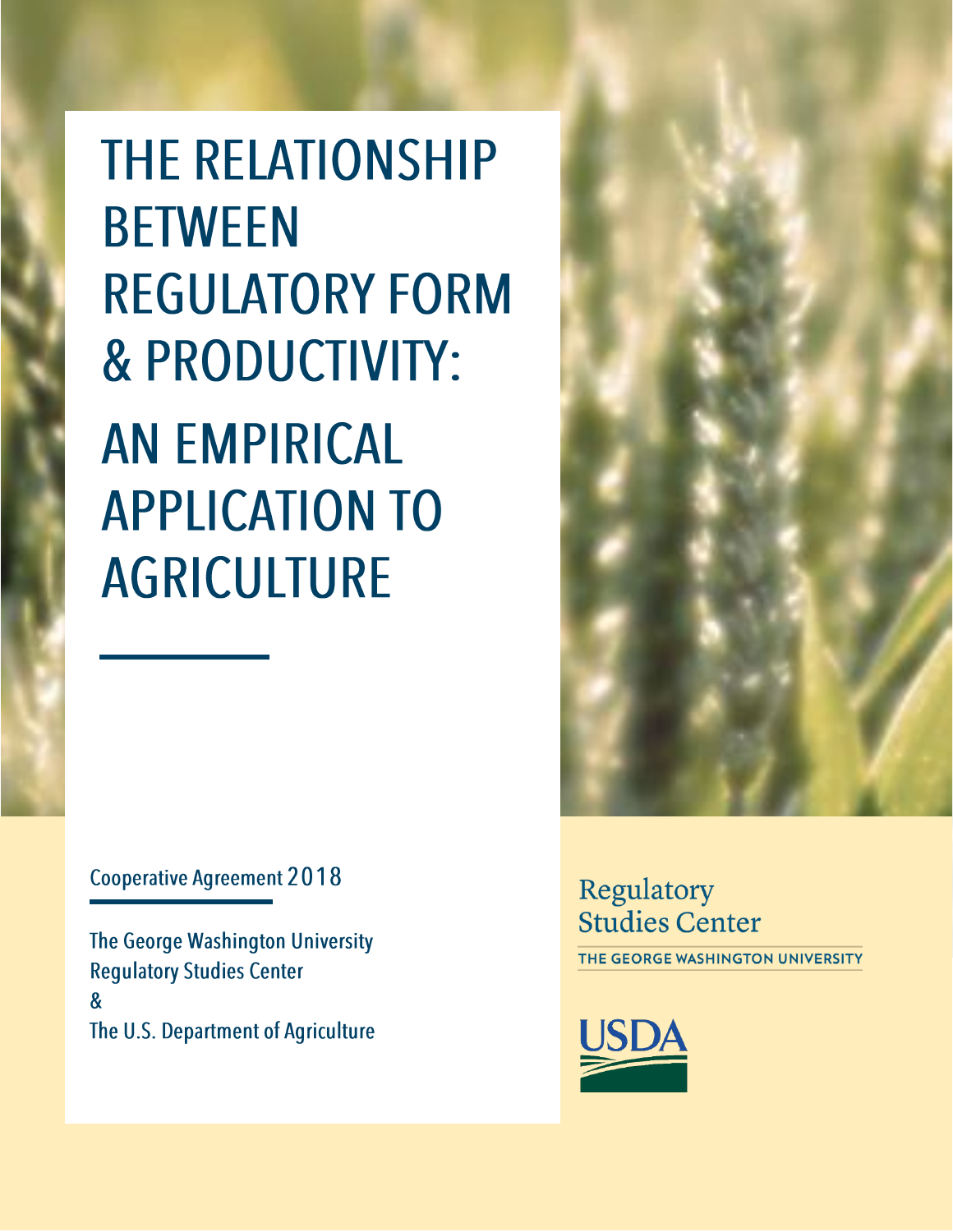# Contents

| CHAPTER 3: Unpacking the Forms of Regulation Affecting Agricultural Industries44 |  |
|----------------------------------------------------------------------------------|--|
|                                                                                  |  |
|                                                                                  |  |
|                                                                                  |  |
|                                                                                  |  |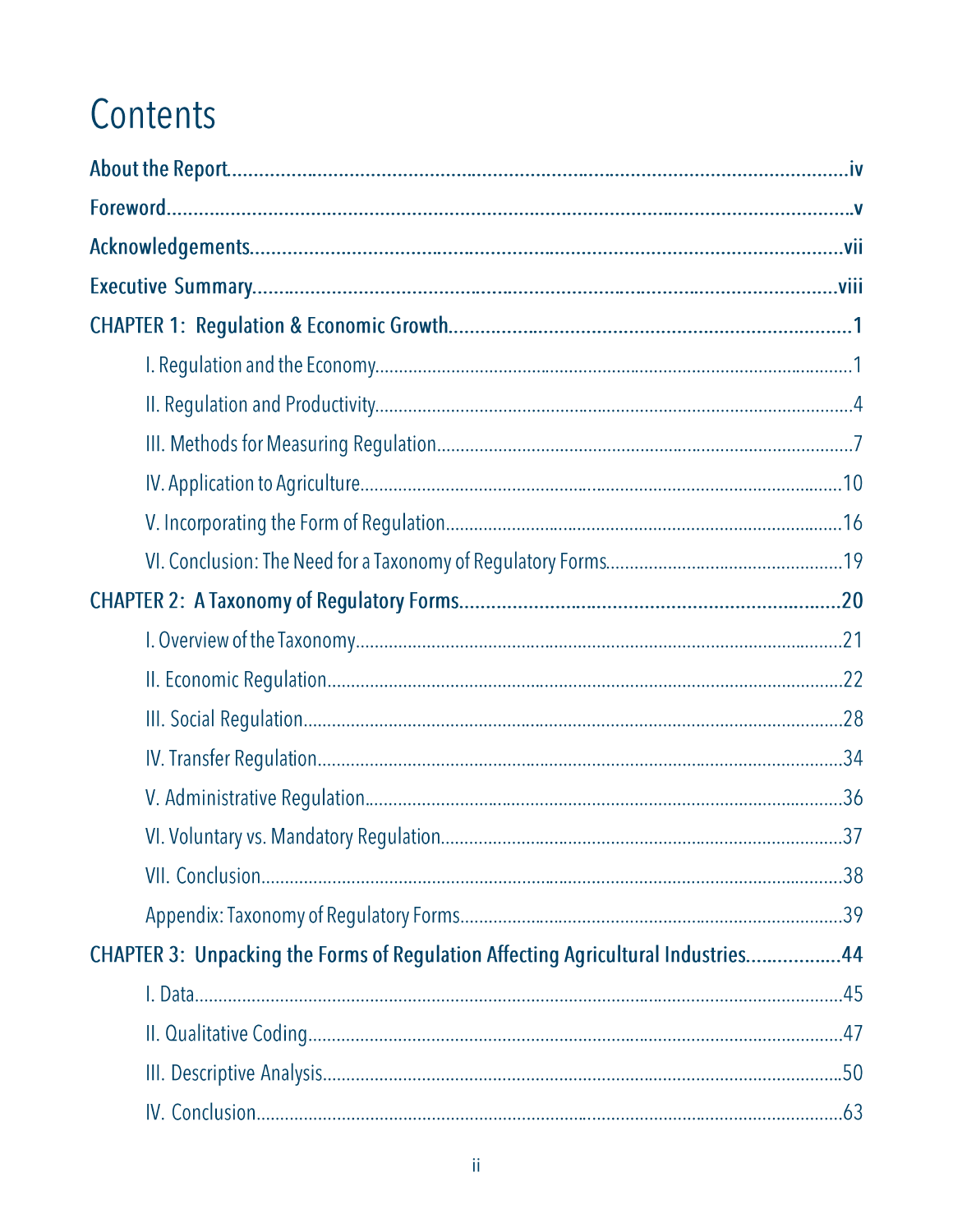| Appendix B: Frequency of Third-tier Forms of Regulations in Sample CFR Parts65 |  |
|--------------------------------------------------------------------------------|--|
|                                                                                |  |
|                                                                                |  |
|                                                                                |  |
|                                                                                |  |
|                                                                                |  |
|                                                                                |  |
|                                                                                |  |
|                                                                                |  |
|                                                                                |  |
|                                                                                |  |
|                                                                                |  |
|                                                                                |  |
|                                                                                |  |
|                                                                                |  |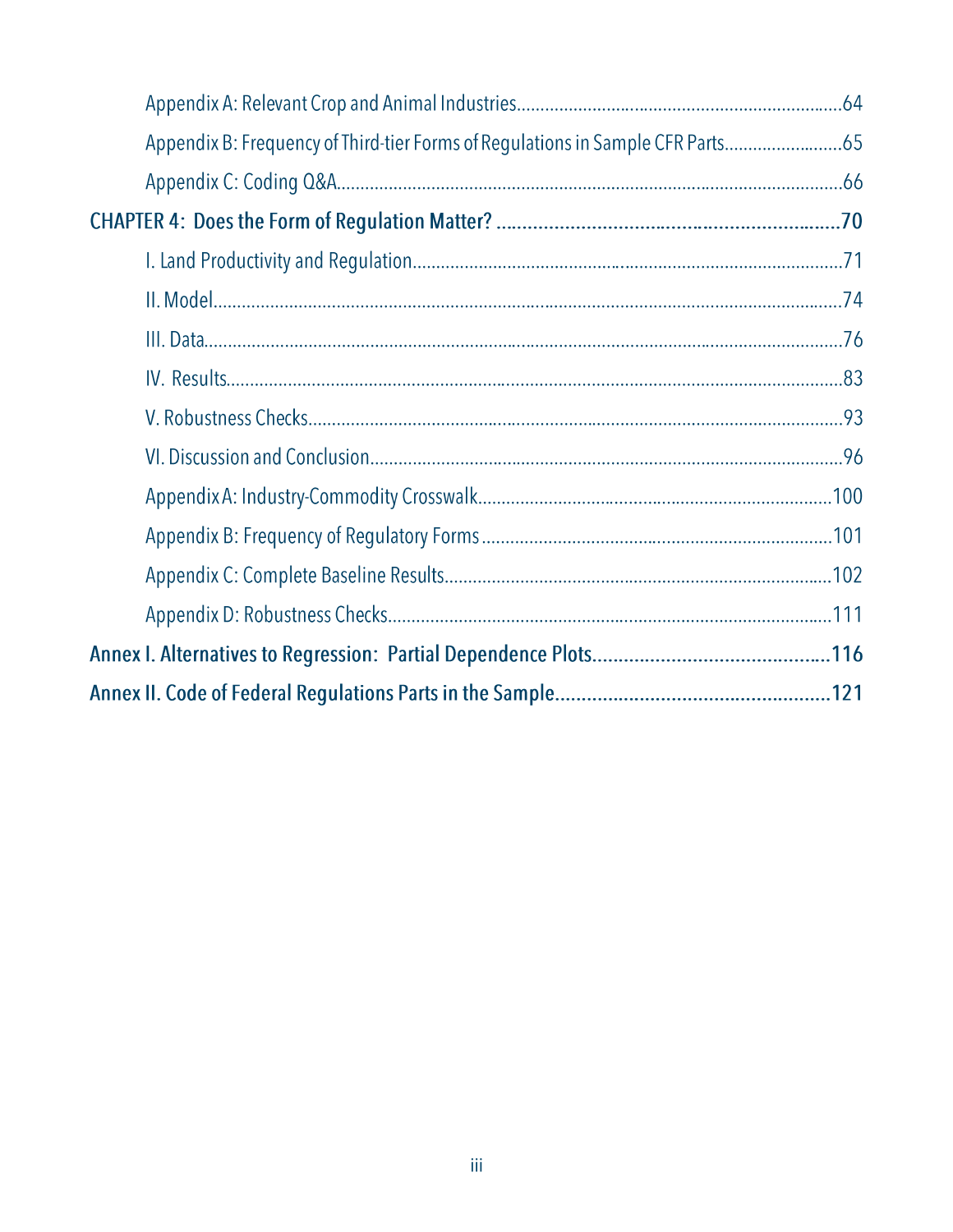### **About the Report**

Under a cooperative agreement with the United States Department of Agriculture, the George Washington University Regulatory Studies Center produced this four-chapter report detailing the findings of its research on the relationship between regulation and agricultural productivity. This report does not represent an official position of the GW Regulatory Studies Center, the George Washington University, or the United States Department of Agriculture.

#### The U.S. Department of Agriculture Office of the Chief Economist

The Office of the Chief Economist (OCE) is a small staff office in the U.S. Department of Agriculture (USDA). OCE advises the Secretary of Agriculture on the economic implications of policies and programs affecting the U.S. food and fiber system and rural areas. OCE supports USDA policy decision making by analyzing the impact of proposals and coordinating a response among several USDA agencies. OCE also provides guidance and review of regulatory risk assessments and cost-benefit analyses for consistency, objectivity, and the use of sound science and economics.

### The George Washington University Regulatory Studies Center

Established in 2009, the GW Regulatory Studies Center is an academic center of the George Washington University and its Trachtenberg School of Public Policy and Public Administration. The Center's mission is to improve regulatory policy through research, education, and outreach. The Center is a leading source for applied scholarship in regulatory issues, and a training ground for anyone who wants to understand the effects of regulation and ensure that regulatory policies are designed in the public interest.

#### **Faculty Advisors**

**Christopher Carrigan**, Associate Professor of Public Policy and Public Administration, the George Washington University Trachtenberg School; Co-Director of the GW Regulatory Studies Center

**Susan Dudley**, Director, GW Regulatory Studies Center; Distinguished Professor of Practice, the George Washington University Trachtenberg School

**Brian Mannix**, Research Professor, GW Regulatory Studies Center

**Tara Sinclair**, Associate Professor of Economics and International Affairs, the George Washington University

#### **Authors**

**Julie Balla**, Graduate Research Fellow, GW Regulatory Studies Center

**Daniel R. Pérez**, Senior Policy Analyst, GW Regulatory Studies Center

**Aryamala Prasad**, Graduate Research Fellow, GW Regulatory Studies Center

**Zhoudan Xie**, Senior Policy Analyst, GW Regulatory Studies Center

#### Consultant

**Louis Anthony (Tony) Cox, Jr.**, President of Cox Associates, LLC; Visiting Scholar with the GW Regulatory Studies Center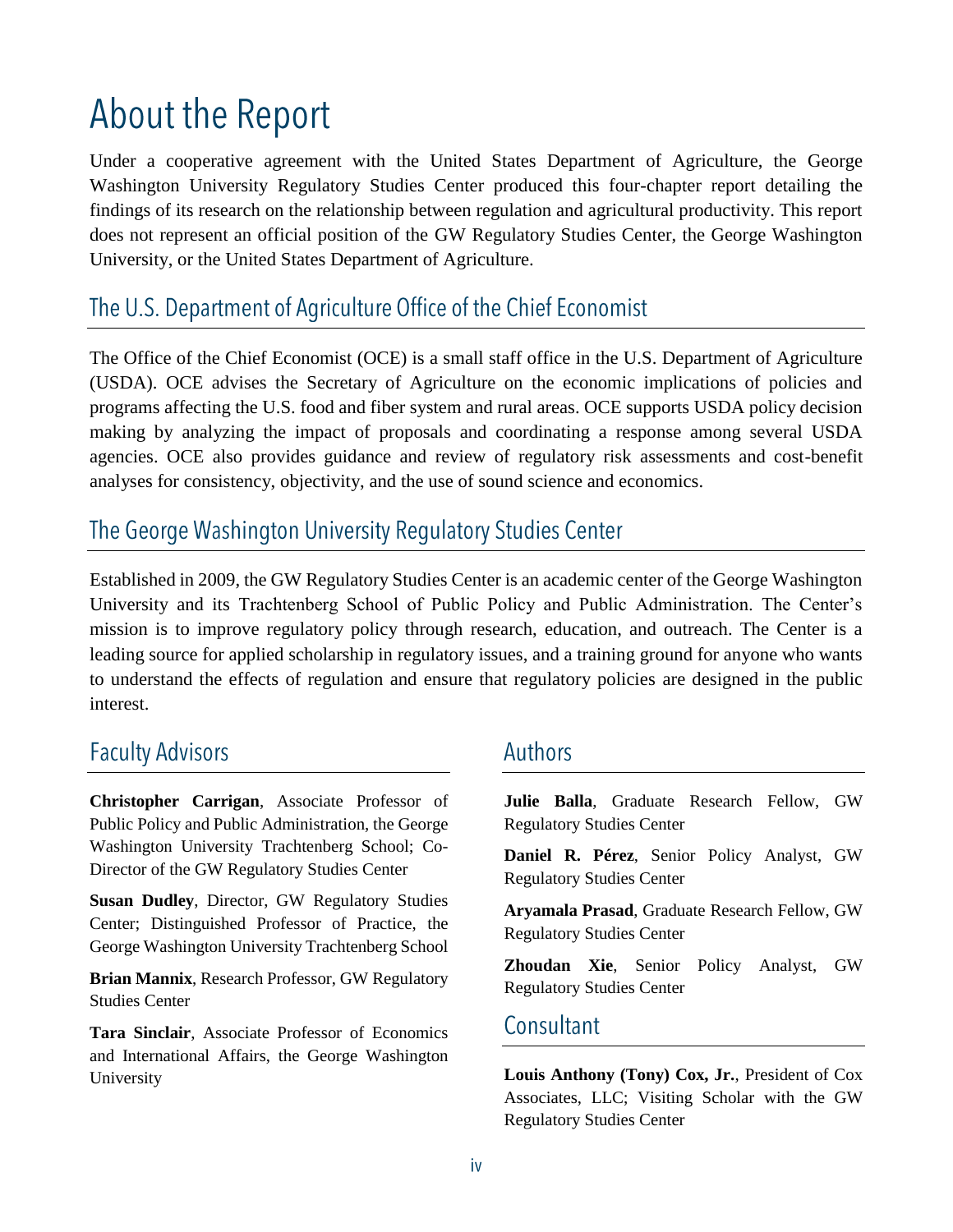## Foreword

This report provides a framework to examine the cumulative impact of regulation on productivity growth in certain industries within production agriculture. The impacts of regulations on those parties that are regulated are not easily measured when considering the totality of regulatory programs addressing a specific industry. The relationship between regulation and productivity growth is complex in part because regulations are not monolithic and may take many different forms. It is of interest whether one particular form constrains productivity more than other forms. To shed light on that, this report classifies regulatory restrictions according to the form the regulation takes. The regulatory taxonomy developed here is an innovative concept that provides a new level of understanding of regulatory tools employed to regulate production agriculture.

Some of the most interesting findings of the report—different relationships between growth in regulatory restrictions and productivity growth in crop-based agriculture based on different regulatory forms—are directly related to developing and applying the regulatory taxonomy to a set of regulations. Prior to this project, I have not seen a descriptive analysis of the relative frequency of regulatory forms used in agriculture. This is also the first empirical analysis of the relationship between regulatory form and productivity growth in various crop-based agricultural segments of which I am aware.

The analysis conducted here first had to enumerate the set of regulations affecting the agricultural sector. The Code of Federal Regulations (CFR) does not provide a catalog of regulated parties by industrial code to easily distinguish the regulations likely to affect a particular industry.

Examining the impact of a suite of regulations affecting an industry requires some method of accounting for the restrictions inherent in each separate regulation and summing up the restrictions contained in the entire suite. The sheer number of regulations contained in the CFR makes such an analysis a daunting task if each regulation must be individually read, coded for the industries affected and the restrictions contained within it. Application of artificial intelligence (AI) provides a means to identify relevant regulations for an industry and to provide a measure of regulatory restrictions.

This report uses RegData 3.1,<sup>i</sup> a set of databases providing total words and counts of restrictive words within CFR parts, to provide a measure of the regulatory restrictions. RegData uses machine learning to associate the various CFR parts with particular North American Industry Classification System (NAICS) codes. This solves the problem both of identifying relevant CFR parts for production agriculture and measuring the regulatory restrictions. It also provides the methodology for empirically representing the regulatory restrictions and CFR parts associated with various NAICS codes in production agriculture.

<sup>&</sup>lt;sup>i</sup> Patrick A. McLaughlin and Oliver Sherouse, "RegData US 3.1 Annual (dataset)," QuantGov, accessed December 21, 2018. https://quantgov.org/regdata-us/.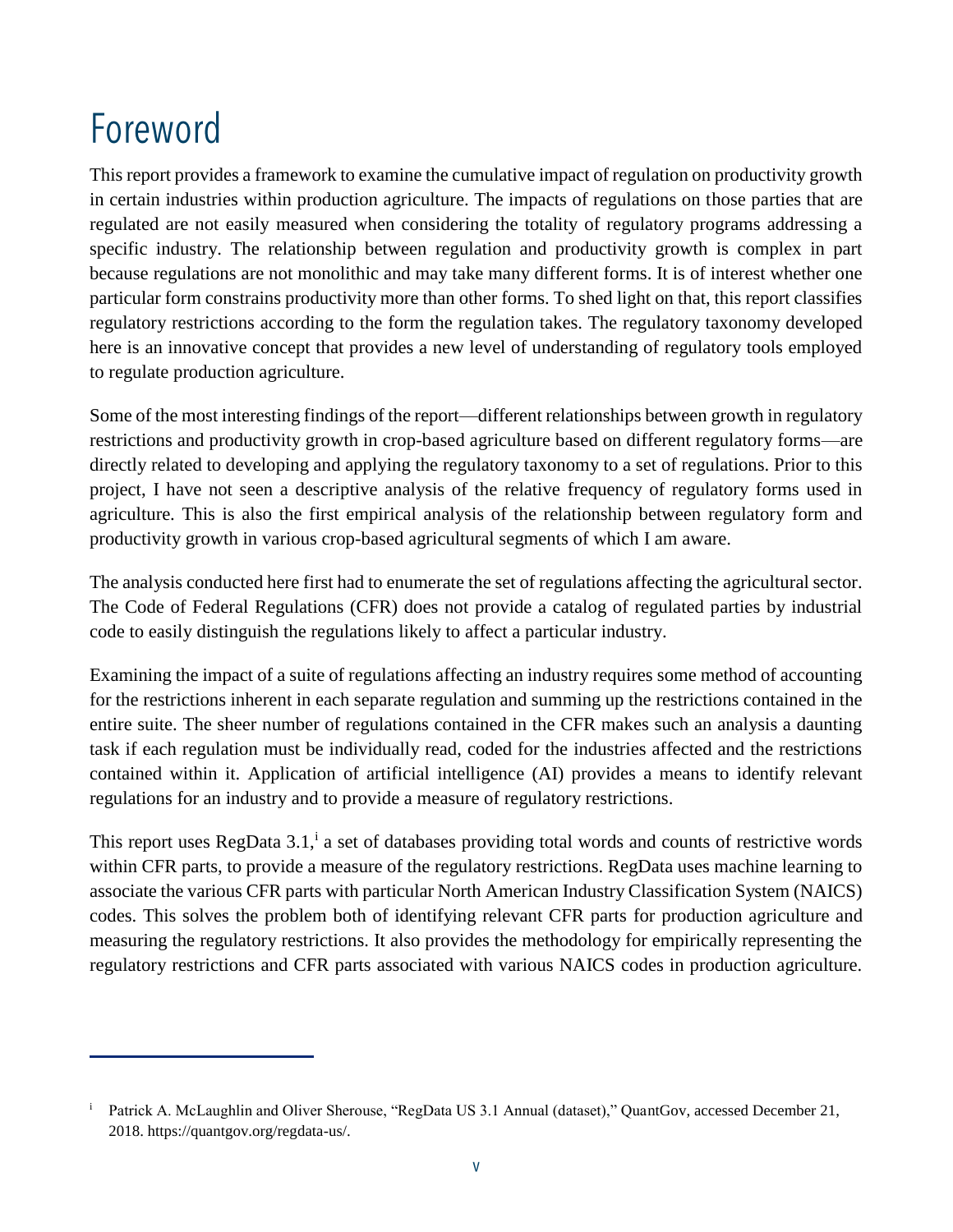Thus, this report contains the first comprehensive list of which I am aware of the regulations or CFR parts likely to affect production agriculture.

The report is not without its limitations. It is the first application of machine learning and AI to estimate regulatory constraints on agriculture. Future researchers will want to carefully examine the list of regulations associated with agricultural NAICS codes as generated by RegData. An additional, alternative method of associating industries with CFR parts may provide a more tightly defined list of regulations. Refining the list of restrictive words currently counted in RegData will provide for more nuanced analyses, perhaps allowing a more inclusive empirical analysis of regulatory forms. For example, words such as "records" or "recordkeeping" or "reports" may signal regulatory restrictions associated with the "monitoring, reporting, and verification" (MRV) form of regulations that are currently not explicitly tracked in RegData. It may be that the appearance of these words within a certain number of other modifying words provides a better estimate of regulatory restriction than simply counting the number of occurrences. Similar sets of words could be developed for other regulatory forms.

Although there are some aspects of the AI protocol used that could be refined or modified, I believe that these results are a proof of concept that AI can facilitate research into regulatory impact and analysis that would not have been possible five or ten years ago. This mirrors similar findings from the application of AI to legal research where a cottage industry has sprung up to provide litigation analytics such as statistics of a particular court or judge ruling on a motion.

#### **Linda Abbott**

*Director of the Office of Risk Assessment and Cost-Benefit Analysis Office of the Chief Economist, U.S. Department of Agriculture*